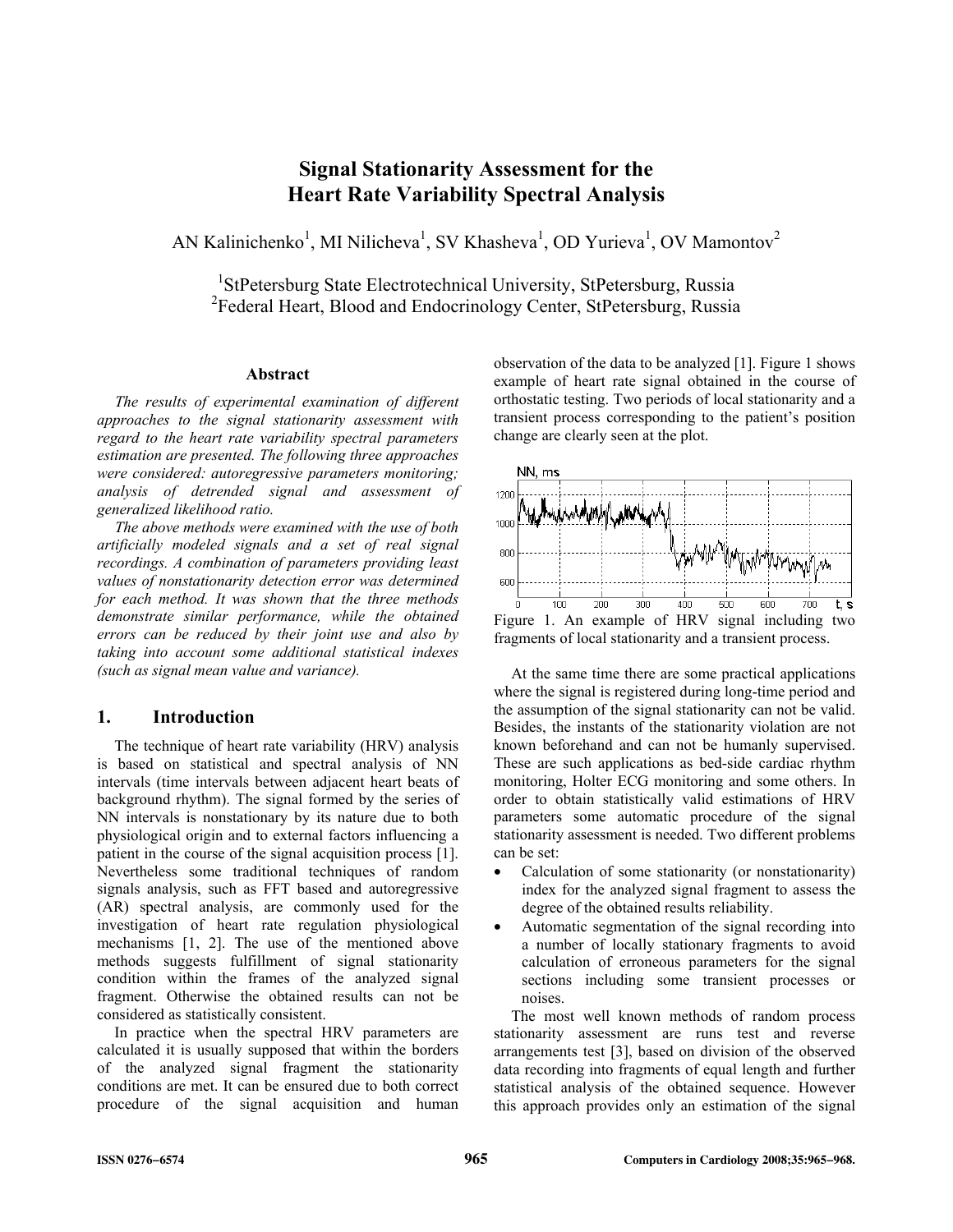nonstationarity in the whole and gives no possibility of detecting the signal sections that can be considered as locally stationary. More efficient way to solve this problem is to use more complicated techniques such as correlation, spectral analysis and parametric modeling of processes [4].

The aim of this study was examination of several different approaches to signal stationarity analysis with regard to the spectral HRV analysis and choice of the corresponding algorithms parameters.

# **2. Methods**

#### Three different approaches were examined:

*A*. *Autoregression coefficients monitoring* [4]. This method consists in tracking of standard deviation of autoregression (AR) coefficient estimated for the consecutive signal fragments. As long as the data belong to the same kind of statistical distribution the standard deviation values are comparatively small. If two last analysed fragments of the data belong to different distributions, the stepwise increase of this index takes place due to abrupt change of the AR parameters values.

The method realization:

- 1. The input data series is divided into *K* overlapping fragments  $y_k(n), n = 1,..., N$  having duration *N* samples each and advancing by the step *S* .
- 2. AR model is determined for each fragment

$$
\tilde{y}_k(n) = -\sum_{p=1}^P a_{p,k} y_k(n-p), n = P+1,...,N
$$
,

where *P* is the model order, and  $a_{p,k}$  are the coefficients.

3. The standard deviation is calculated for each pair of successive fragments:

$$
d_{A}(k) = \sum_{p=1}^{P} \left[ a_{p,k}^{2} - a_{p,k-1}^{2} \right], k = 2,...,K.
$$

4. Consequence of the values  $d_A(k)$ ,  $k = 2,..., K$  forms a function that can be examined for the presence of sharp spikes indicating the instances of the stationarity violation. The adjusted parameters are *N* , *P* and *S* .

*B. Detrended signal analysis*.

A simplified version of detrended fluctuation analysis (DFA) technique is used in this method [5].

The method realization:

1. The initial sequence  $x(m)$ ,  $m = 1, 2, \dots, M$  is divided with the use of step *S* into fragments of equal duration *N* samples:

$$
y(l,k) = x[(l-1)S + k], k = 1,..., N, l = 1,..., L,
$$

where *L* is total number of obtained fragments.

- 2. Every fragment  $y(l, k)$  is divided into *J* nonoverlapping sections containing  $n = N/J$ samples each.
- 3. Least square linear trend is determined for each section [3]. The sequence of the obtained trends samples for the whole fragment *l* is denoted here as  $y_n(l, k), k = 1, ..., N$ .
- 4. The calculated signal  $y_n(l, k)$  is subtracted from the fragment samples  $y(l, k)$  and mean square value is calculated:

$$
F(l) = \sqrt{\frac{1}{N} \sum_{k=1}^{N} [y(l, k) - y_n(l, k)]^2}, l = 1, ..., L.
$$

5. Then the following values are defined:

$$
a(l) = \frac{\ln[F(l)]}{\ln(n)}, l = 1,...,L,
$$

the modules of first differences of which

 $d_{\rm B}(l) = |a(l+1) - a(l)|, l = 1,..., L-1,$ 

are used as indexes of the signal nonstationarity. The adjusted parameters are *N* , *n* and *S* .

*C. The generalized likelihood ratio based method.* 

The method based on the generalized likelihood ratio [4] uses three data windows: the growing reference window (the step of growing is *S* ), the sliding test window of constant duration and a pooled window formed by concatenation of the two. Distance measures are then derived using AR model prediction error computed for the three data sets.

Let  $\varepsilon$ (*m* : *n*) represent the prediction error energy within an arbitrary data set or window with boundaries *m* and *n* .

$$
\mathcal{E}\left(m:n\right)=\sum_{i=m}^{n}e^{2}\left(i\right)=\sum_{i=m}^{n}\left[x(i)+\sum_{k=1}^{p}a_{k}x\left(i-k\right)\right]^{2},
$$

where  $x(i)$  are the samples of the analyzed signal,  $a_k$  are AR model coefficients, determined for the given signal fragment, and *P* is the AR model order.

The log likelihood measure for the window is defined as

$$
H(m:n) = (n-m+1)\ln\left[\frac{\varepsilon(m:n)}{(n-m+1)}\right]
$$

.

Three measures are computed for the three data sets described above:  $H(1:m-1)$  for the growing reference window,  $H(m:n)$  for the sliding test window of duration  $N = n - m$ , and  $H(1:n)$  for pooled window. The index of the signal nonstationarity is defined as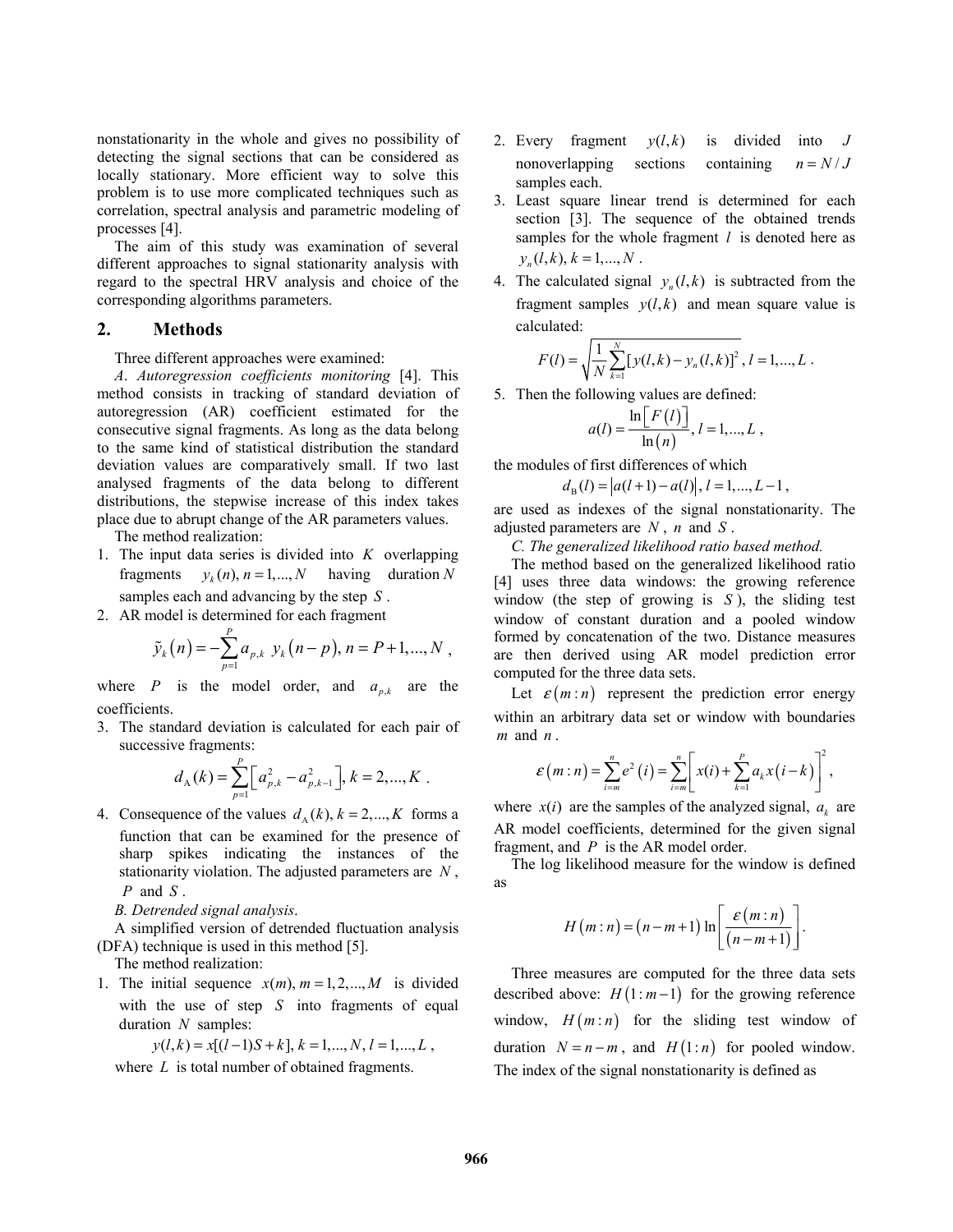$$
d_{\mathcal{C}}(n) = H(1:n) - \left[H(1:m-1) + H(m:n)\right].
$$

This index  $d_c(n)$  represents a measure of total square error increase in case the test window is added to the growing window. The adjusted parameters are *N* , *P* and *S* .

In order to test the described methods a set of artificially generated model signals (resembling the HRV signals obtained in the course of orthostatic testing) was formed. Duration of each model realization was chosen equal to 12 minute (two locally stationary segments and a 20 second transition fragment between them). A power spectral density (PSD) function was defined for each segment as a sum of three Gaussian curves centered to the three frequency ranges used for HRV analysis: VLF, LF and HF [2, 6]. Specifying the area under each portion of this curve one can obtain the PSD function having any needed values of total power within VLF, LF and HF ranges. Then the magnitude spectrum was calculated from PSD function and its values was used further as amplitudes of sine signals with corresponding frequencies and random phases (evenly distributed within the range  $0-2\pi$ ) to compose model signal realization. To avoid signal leap at the point of two segments junction a smoothing function was used to provide gradual transition from the first segment to the second. Then a constant value (simulating mean NN interval duration) was added to the function and the obtained signal (with sampling rate 4 Hz that meets the requirements of HRV analysis [1]) was considered as a model of heart rate control function.

Figure 2 shows an example of PSD plots (upper plots) for two segments of the model signal realization (lower plots). The HRV spectral parameters (VLF, LF and HF) for this signal are also shown on the PSD plots. This relationship between HRV parameters of two segments is similar to the typical situation of HRV decrease in the course of orthostatic testing procedure. Several different model recordings were generated that simulated various variants of LF and HF power sudden change.

A set of real HRV signal recordings was also formed that includes 36 realizations (11 to 17 minute long) obtained in the course of orthostatic testing procedures at the Federal Heart, Blood and Endocrinology Center (St.Petersburg, Russia). Each of the recordings selected for the set includes at least two 5 minute segments of local stationarity separated by a transient period. All recordings were manually verified: the borders of stationary segments and transient periods were marked (by visual examination). The data set was then randomly split into two subsets: a training set (16 recordings) and a test set (20 recordings).



Figure 2. PSD plots (upper plots) for two segments of the model signal realization (lower plots).

The goal of the algorithms examination was estimation of the stationary segments borders detection accuracy. The stationarity violation was considered as detected, if the used nonstationarity index value in the vicinity of the corresponding time instant was at least two times greater than maximum value of this index at the preceding stationary segment.

The value of the detection error at the crossing point of type I and type II error curves was used as a criterion for the algorithms parameters optimization procedure. The mentioned two types of errors were defined as follows:

- Type I error no stationarity violation was detected near the marked transient period;
- Type II error false detection of stationarity violation within a fragment marked as stationary.

# **3. Results**

The examination of all three methods with the use of model signals provided the ranges of the methods parameters that give satisfactory results. The final optimization of these parameters was implemented with the use of the training data set. Combinations of parameters that produce least values of nonstationarity detection error were determined. Then the algorithms performance was estimated with the use of the test data set. The determined combinations of the methods parameters and the values of errors for both data sets are presented in table 1.

Figure 3 shows an example of real signal analysis by all three methods with the use of the determined parameters combinations. It is seen that each examined method produce sharp spike of the nonstationarity index near the point of the stationarity violation.